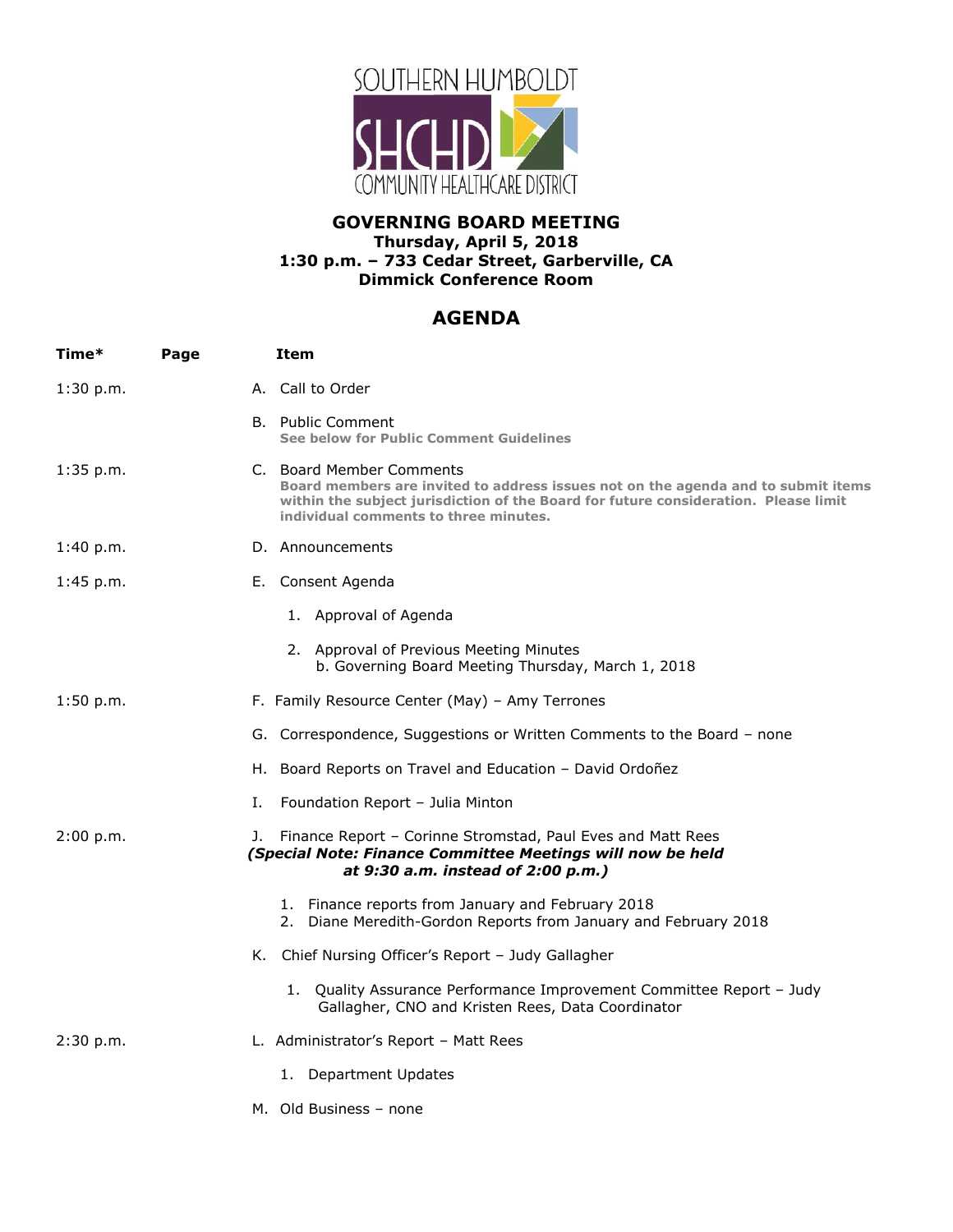| Time*     | Page | Item                                                                                                                                 |
|-----------|------|--------------------------------------------------------------------------------------------------------------------------------------|
| 3:00 p.m. |      | N. New Business                                                                                                                      |
|           |      | 1. Approval of Resolution 18:06 Policy and Procedures                                                                                |
|           |      | Packets "A," "B," "C," and "D"                                                                                                       |
|           |      | Next Meeting April 26, 2018<br>Ο.                                                                                                    |
|           |      | <b>Meeting Evaluation</b><br>Р.                                                                                                      |
|           |      | Parking Lot Items - none<br>Q.                                                                                                       |
| 3:30 p.m. |      | R.<br>Closed Session                                                                                                                 |
|           |      | 1. Approval of Previous Closed Session Minutes<br>Closed Session Governing Board Meeting March 1, 2018                               |
|           |      | Quality/Risk Management Report [H&S Code § 32155 -Judy Gallagher, CNO<br>2.                                                          |
|           |      | Medical Staff Appointments/Appointments [Gov. Code § 54957<br>3.                                                                     |
|           |      | Approval of Resolution 18:07                                                                                                         |
|           |      | a. Willard Hunter, MD - Courtesy - Humboldt-Del Norte Medical Society -<br>$04/01/2018 - 03/31/2020$                                 |
|           |      | b. Steven T. Lis, MD - Associate - Diagnostic Teleradiology - 04/01/2018 -<br>03/31/2020                                             |
|           |      | c. Atul J. Patel, MD - Associate - Diagnostic Teleradiology - 04/01/2018 -<br>03/31/2020                                             |
|           |      | d. Peter Piampiano, MD - Associate - Diagnostic Teleradiology - 04/01/2018 -<br>03/31/2020                                           |
|           |      | Huma S. Quereshi, MD - Associate - Diagnostic Teleradiology - 04/01/2018<br>е.<br>$-03/31/2020$                                      |
|           |      | Samuel Salen, MD - Associate - Diagnostic Teleradiology - 04/01/2018 -<br>f.<br>03/31/2020                                           |
|           |      | g. Alix Vincent, MD - Associate - Diagnostic Teleradiology - 04/01/2018 -<br>03/31/2020                                              |
|           |      | 4. Confidential Correspondence to the Board<br>Letter regarding dropping of Blocksburg parcels from District boundaries<br>$\bullet$ |
|           |      | 5. Personnel matter - CEO evaluation - pursuant to Government Code § 54957<br>Finance Update                                         |
|           |      | S. Adjourn to Closed Session                                                                                                         |

- T. Resume Open Session
- U. Adjourn

PUBLIC COMMENT ON MATTERS NOT ON THE MEETING AGENDA: Members of the public are welcome to address the Board on items not listed on the agenda and within the<br>jurisdiction of the Board of Directors. The Board is prohibited b